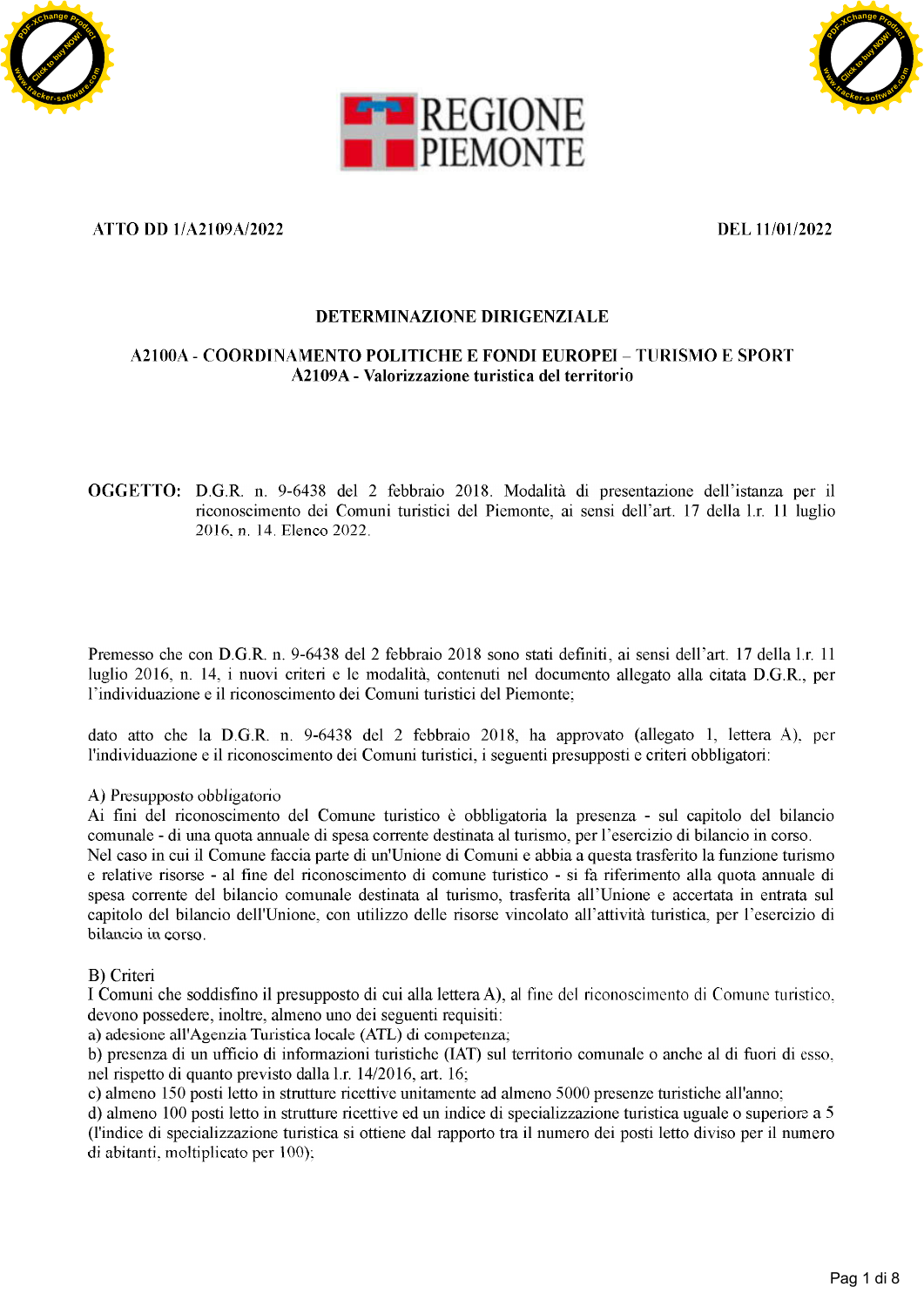



**Click to the state of the state of the state of the state of the state of the state of the state of the state of the state of the state of the state of the state of the state of the state of the state of the state of the** 

[Click to buy NOW!](http://www.tracker-software.com/buy-now) **<sup>P</sup>DF-XCha<sup>n</sup>g<sup>e</sup> <sup>P</sup>roduc<sup>t</sup>**

**w**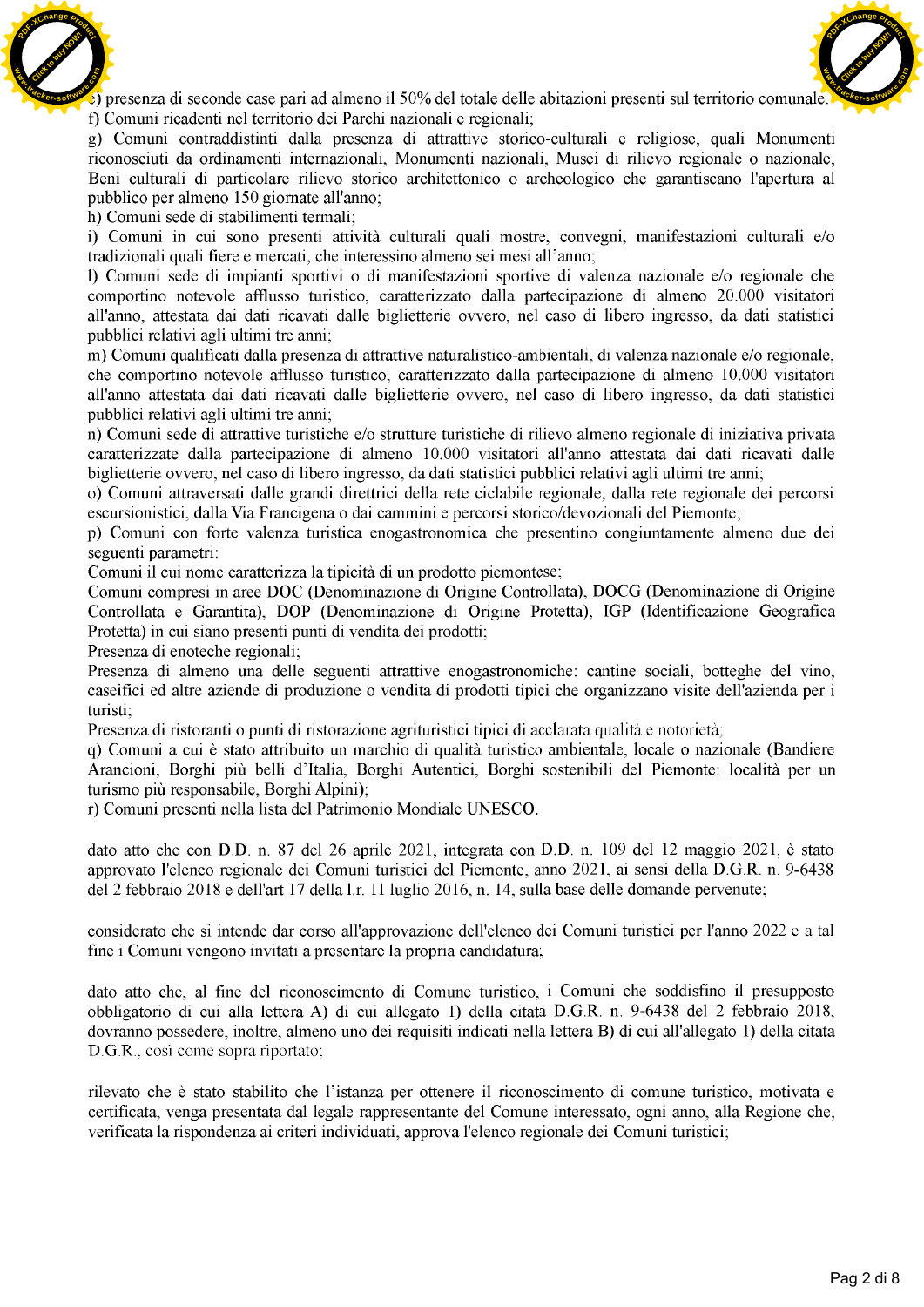



**Click to buy Note the Control of the Click to buy Note is presented by the client of the Control of the Control of the Control of the Control of the Control of the Control of the Control of the Control of the Control of t** 

- 
- 
-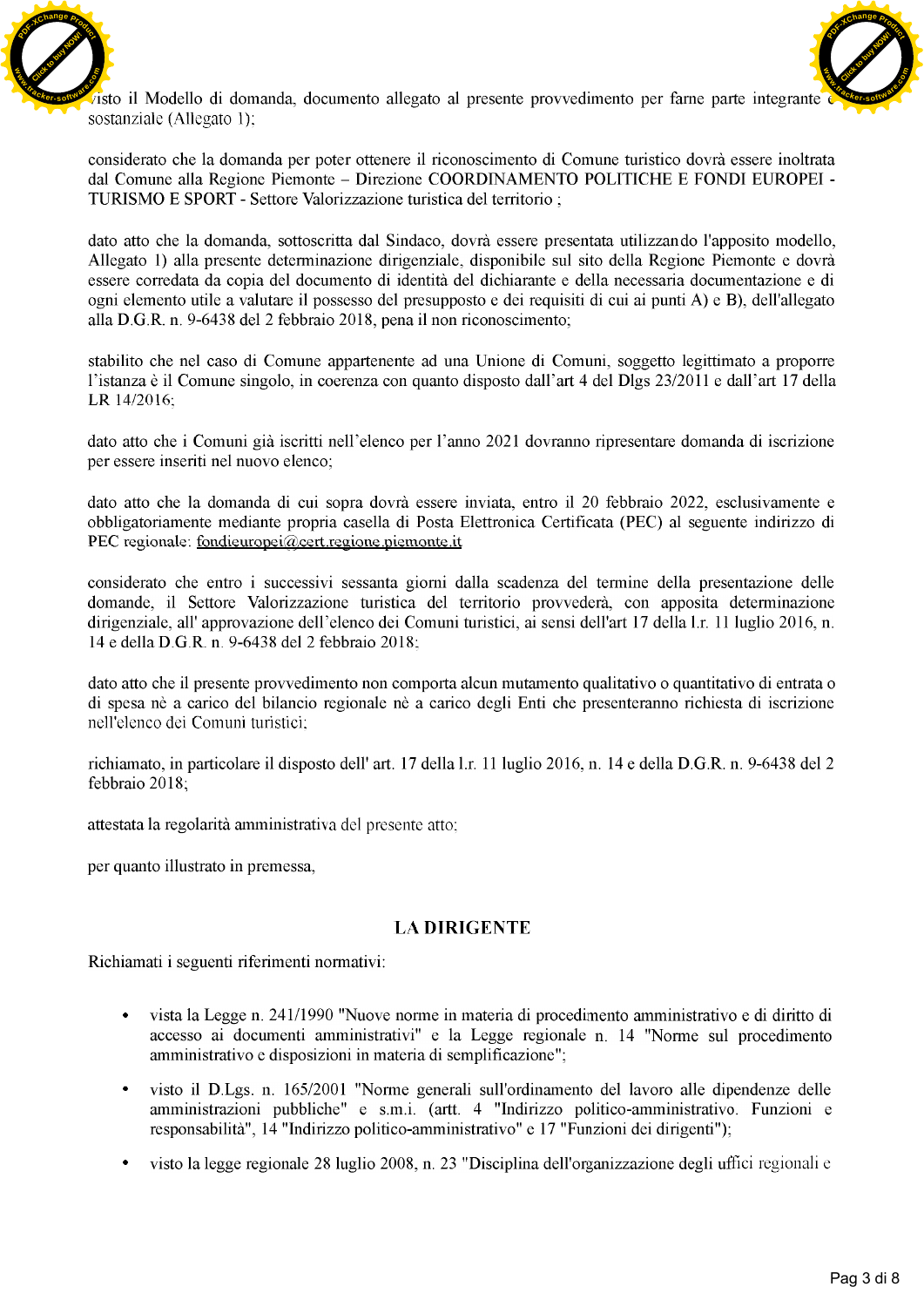



- 
- 
- 
- 

**C**<br>
Supposition statistical distinguish of the control of the statistical distinguish of the statistical distinguish of the statistical distinguish of the statistical distinguish of the statistical distinguish of the sta